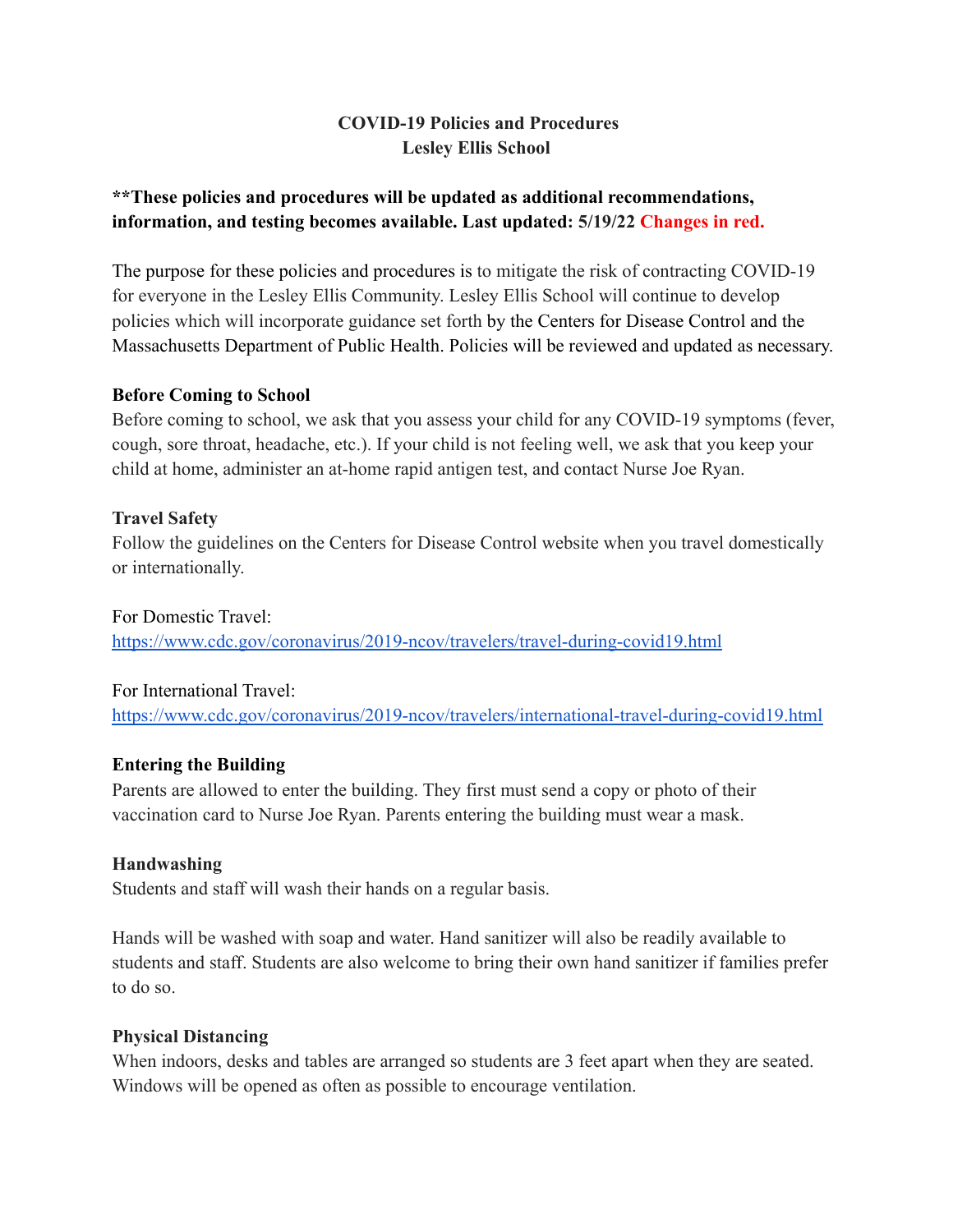#### **Masks\*\* Due to current COVID surge, masks are required for the time being.**

Students and faculty are welcome to wear masks inside the building, but they are not required to do so. Everyone should continue to bring a mask to school because there may be times during the school day when masks will be required.

Yellow, Green and Orange Room classes will continue to wear masks inside at all times during the day; this applies to both staff and students with several exceptions. Exceptions to these classrooms wearing a mask are below:

- When eating or drinking
- Designated mask breaks
- Rest times for early childhood students when sleeping

When outside, mask wearing is welcomed, but not required.

Parents and other visitors inside the building must wear a mask at all times.

# **Children in the Yellow, Green and Orange classrooms not able to wear a mask must present results of a negative COVID-19 test two times per week.\*\***

#### **Testing**

The school participates in weekly pooled testing, reflex testing as needed, at-home antigen testing, and in-school symptomatic testing via a grant from the Commonwealth of Massachusetts. The school is required to follow the guidelines of this testing program.

## **Groups/Cohorts at School**

All students will be in a cohort/classroom group. These groups will remain together through the school day and will on occasion have inside interaction with other cohorts. Students who attend Early Morning Drop Off or Clubhouse will mix with a larger group of students.

## **Positive Cases of COVID-19 in the Lesley Ellis Community**

In the event of a positive case of COVID-19 in our community, our goal is to remain transparent and to continue to provide updates to our community in order to keep everyone healthy and safe.

## **During the School Day Sick Plan**

If a student falls ill while at school, the following will take place:

1. The student will continue to wear a mask, be separated from other students, and will be immediately sent to be evaluated by the school nurse.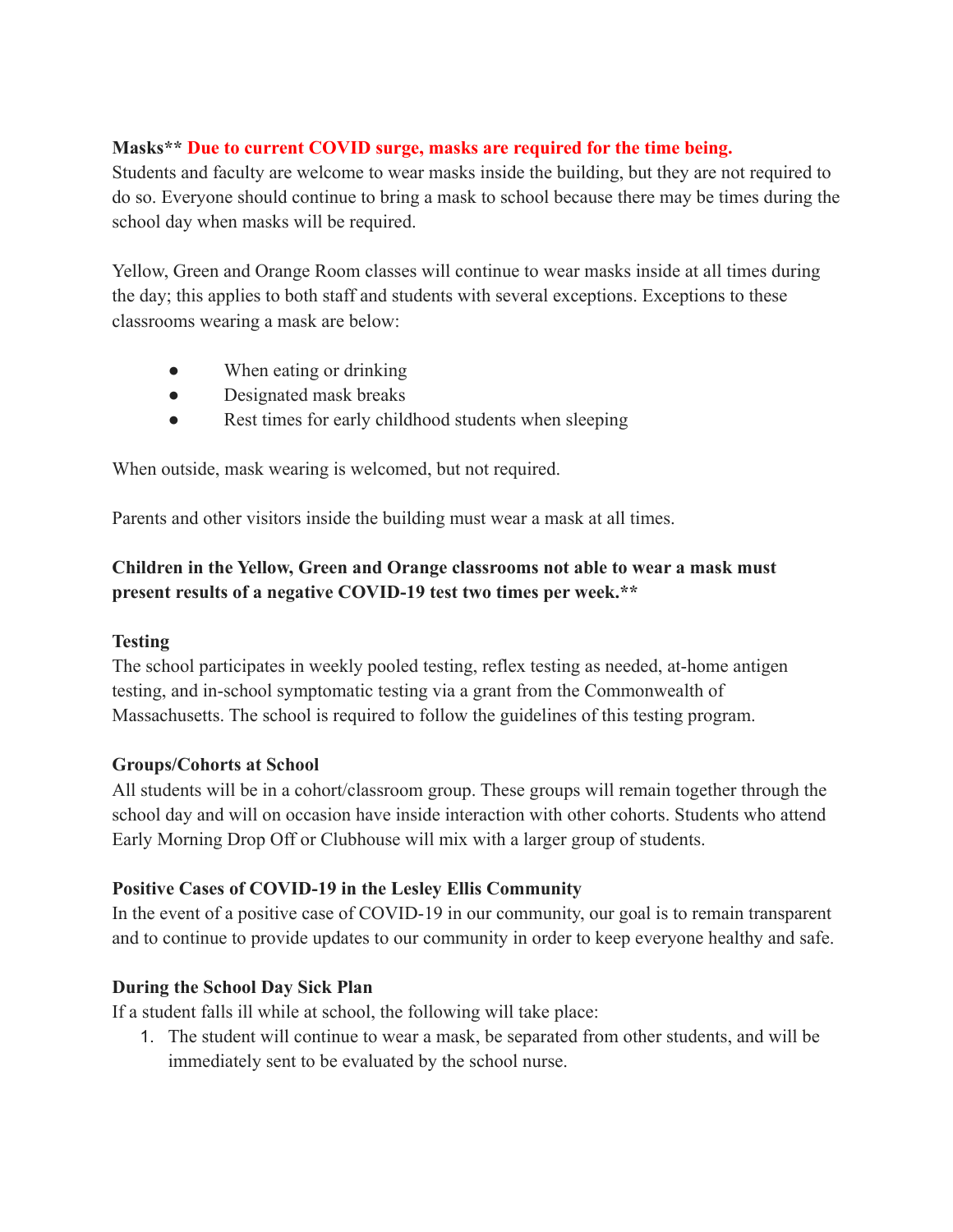- 2. With parental/guardian(s) consent, the student will be tested for COVID-19 with use of the BinaxNow Rapid Antigen Test.
- 3. If the test is negative:
	- a. A decision will be made in collaboration with the parents, the nurse and the student about disposition. Depending on the presenting symptoms, early dismissal from school may be indicated as well as an evaluation/clearance from a healthcare provider prior to the student's return to class.
	- b. And symptoms include fever, vomiting or diarrhea, the student should be free of these symptoms for 24 hrs (without the use of symptom suppressing medication) before returning to school, irrespective of COVID status.
- 4. If the test is positive:
	- a. Remain at home for at least 5 days. After 5 days the individual may return to school if they are fever-free and their symptoms have resolved to a point that they can fully participate in class. The individual must wear a mask at school through day 10.
	- b. Monitor symptoms.
	- c. Notify personal close contacts.
- 5. Lesley Ellis School will notify close contacts in the school community of the individual who tests positive for COVID-19.

## **Student or Staff Member Symptomatic**

- ●If at home, stay home and get tested (PCR or rapid antigen). Follow 4a 4c above.
- If at school, obtain rapid test from school nurse
- If the test is negative a decision will be made in collaboration with the parents, the nurse and the student about disposition on a case by case basis.
	- If the test result is positive: see 4a 4c above.
- Alert school nurse (Joe Ryan) of symptoms and testing status.

# **Student or Staff Member Exposed to COVID-19 positive individual outside of school (close contact of a positive individual)**

(Vaccinated individuals may attend school with no testing or quarantine. Testing 5 days after exposure is recommended.)

# **Option #1 Quarantine for 10 days without testing (unvaccinated individuals)**

Release on Day 11 if:

- 1. The individual has not experienced any symptoms up to that point; AND
- 2. The individual conducts active monitoring of symptoms through Day 14.

No test is necessary under this option.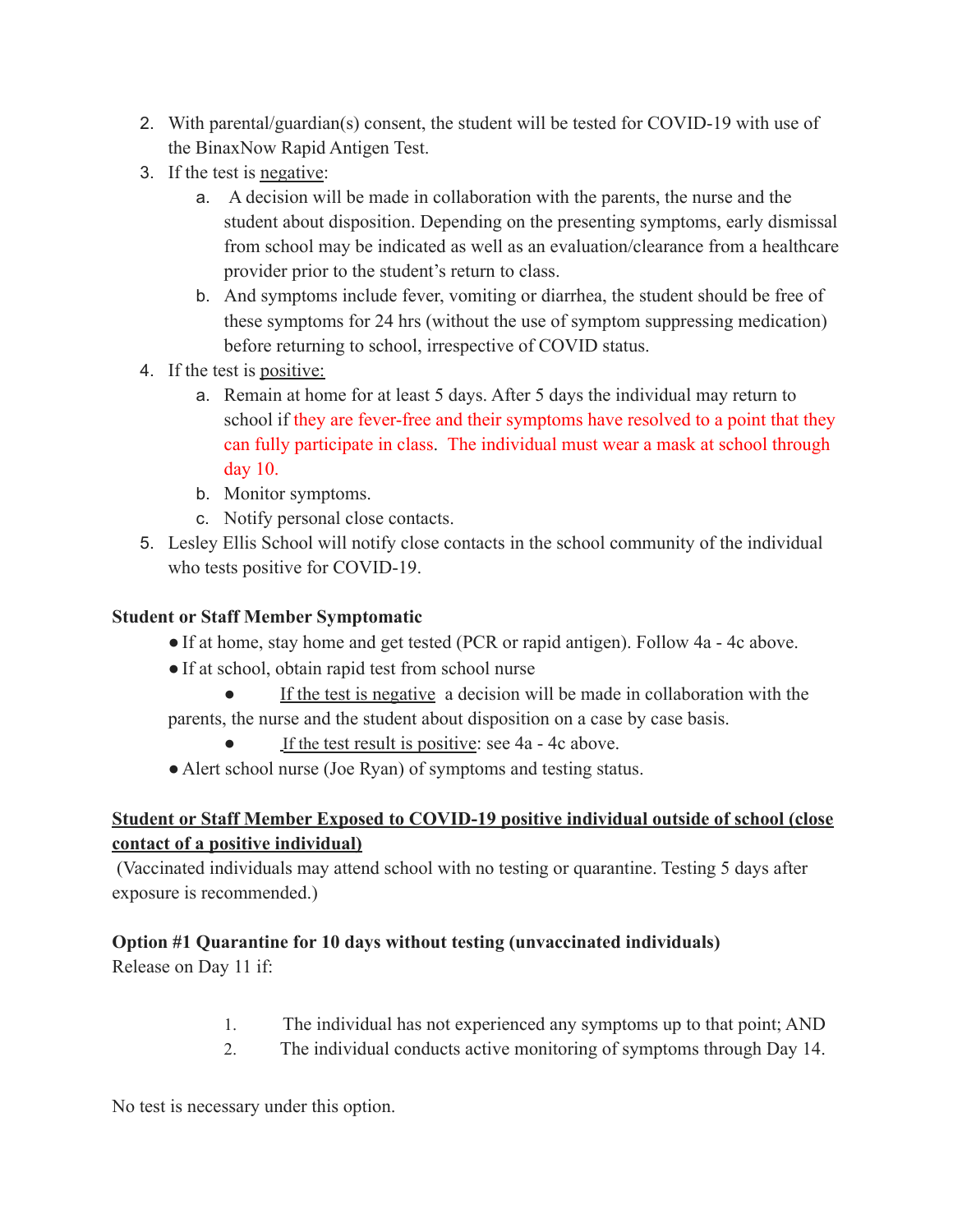Individuals must actively monitor symptoms and take temperature once daily. IF even **mild** symptoms develop or the individual has a temperature of 100.0 F, they must immediately self-isolate, contact Joe Ryan and the public health authority overseeing their quarantine and get tested.

#### **Option #2 Continuation of Classes (unvaccinated individuals)**

If the close contact is asymptomatic, they may continue to attend school if:

- 1. They are able to appropriately wear a mask at all times except when eating or drinking;
- 2. They participate in daily at-home rapid antigen testing (send negative results to Nurse Joe) and daily symptom check with Nurse Joe for 5 days.

Individuals must actively monitor symptoms and take temperature once daily. IF even mild symptoms develop or the individual has a temperature of 100.0 F, they must immediately self-isolate, contact Joe Ryan and the public health authority overseeing their quarantine and get tested.

## **Student or Staff Member Exposed to COVID-19 positive individual at home (living with a household member who is positive for COVID-19)**

Alert Nurse Joe if there is a COVID-19 positive household member.

- 1. If the close contact is asymptomatic, they may continue to attend school if:
	- 1. They are able to appropriately wear a mask at all times except when eating or drinking;
	- 2. They participate in daily at-home rapid antigen testing (send negative results to Nurse Joe) and daily symptom check with Nurse Joe. The student should test before school through day 5 of the family member's isolation and additionally for another 5 days, i.e. " $5 + 5$ ". Nurse Joe can help you determine the specific date range based on the situation.

# **Unvaccinated Student or Staff Member Exposed to COVID-19 positive individual at school (close contact of a positive individual)**

#### **Option #1: Continuation of Classes (unvaccinated individual)**

If a close contact is asymptomatic, they may attend school if:

1.They appropriately wear masks at all times in school, other than eating and drinking.

2.They participate in daily antigen testing at home (tests provided by the family) on school days for 5 days after exposure and remain negative. On weekends, close contacts